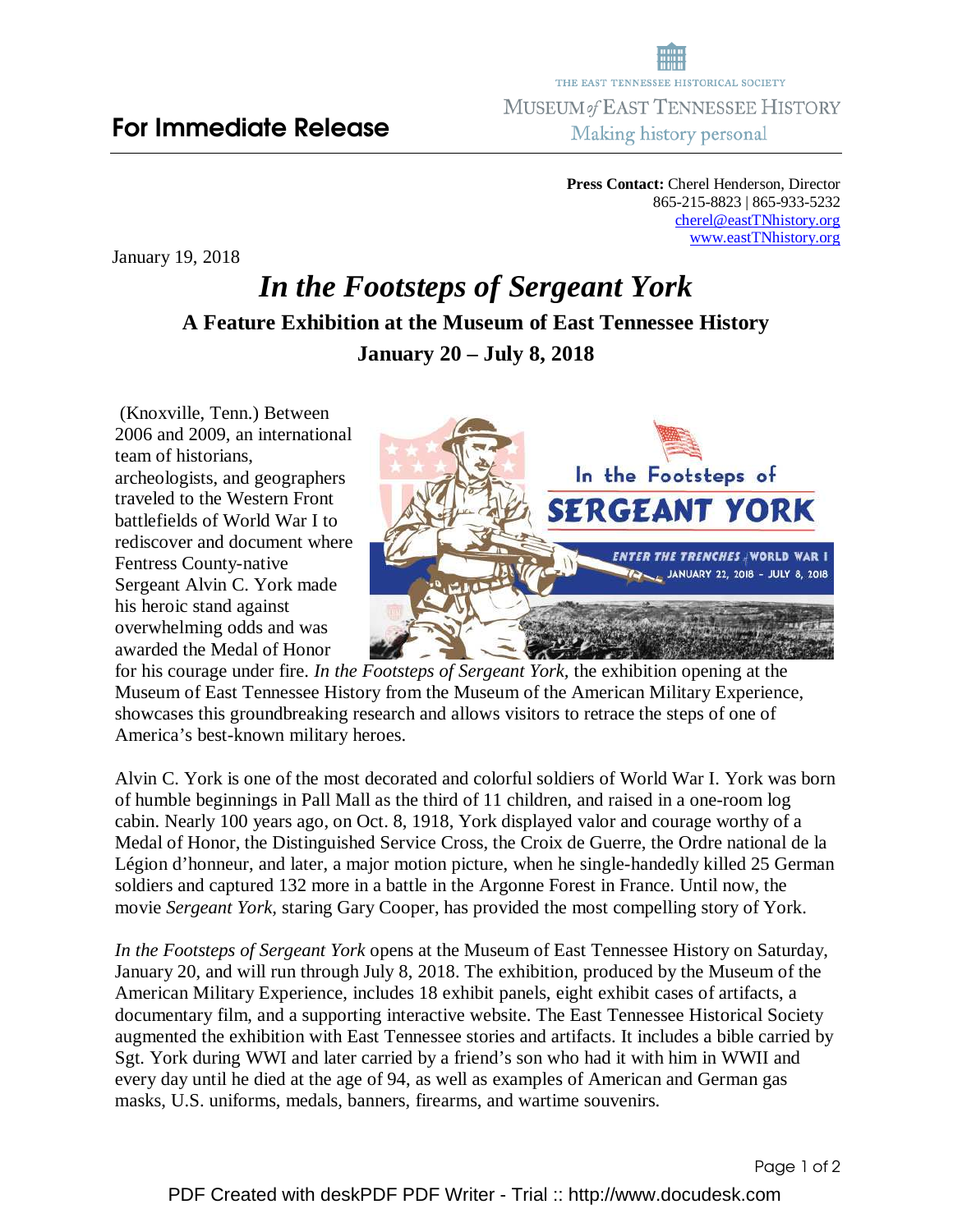One of the most compelling features of the exhibit is that visitors are invited to walk through a life-sized trench much like the ones American troops hunkered down in during the war. Museum visitors will develop a sense of York's home life through a sampling of items from the York home, experience the sounds of war and machine gun fire, view clips from the famous movie portraying Sergeant York's life, and take away a copy of his draft card, where he claims his exemption from the draft is that he "don't want to fight."



*Recreated WWI trench for museum visitors to walk through.*

The East Tennessee Historical Society will provide a variety of corresponding programs throughout the exhibit's run, including a lecture on "Path to War: How the First World War Created Modern America" with Michael Neiberg, PhD, on Sunday, February 11, and a screening of the film *Sergeant York* on Sunday, February 18, with commentary by Dr. Michael Birdwell, professor of history at Tennessee Tech University and curator of Alvin C. York's Papers. These programs are presented in partnership with the University of Tennessee Center for the Study of War and Society and the State of Tennessee World War I Commission. Community partners include Tennessee State Parks, Sergeant York Patriotic Foundation, and the Knox County Public Library.

## **About East Tennessee Historical Society**

Established in 1834, the East Tennessee Historical Society is widely acknowledged as one of the most active history organizations in the state and enjoys a national reputation for excellence in programming and education. For 184 years the East Tennessee Historical Society has been

helping East Tennesseans hold on to our unique heritage—recording the events, collecting the artifacts, and saving the stories that comprise the history we all share.

The Museum of East Tennessee History is open 9:00 am to 4:00 pm, Monday through Friday; 10:00 am to 4:00 pm, Saturday; and 1:00 pm to 5:00 pm, Sunday. Museum Admission is \$5.00 for adults, \$4.00 for seniors, and FREE for children under 16. Each Sunday admission is FREE to all and ETHS members always receive FREE admission. The Museum is located in the East Tennessee History Center, 601 South Gay Street, Knoxville, TN 37901. For more information about the exhibition, scheduling a school tour, or visiting the museum, call (865) 215-8824, email eths@eastTNhistory.org, or visit www.easttnhistory.org.



*Recreated German pillbox with machine guns.*

**END RELEASE**